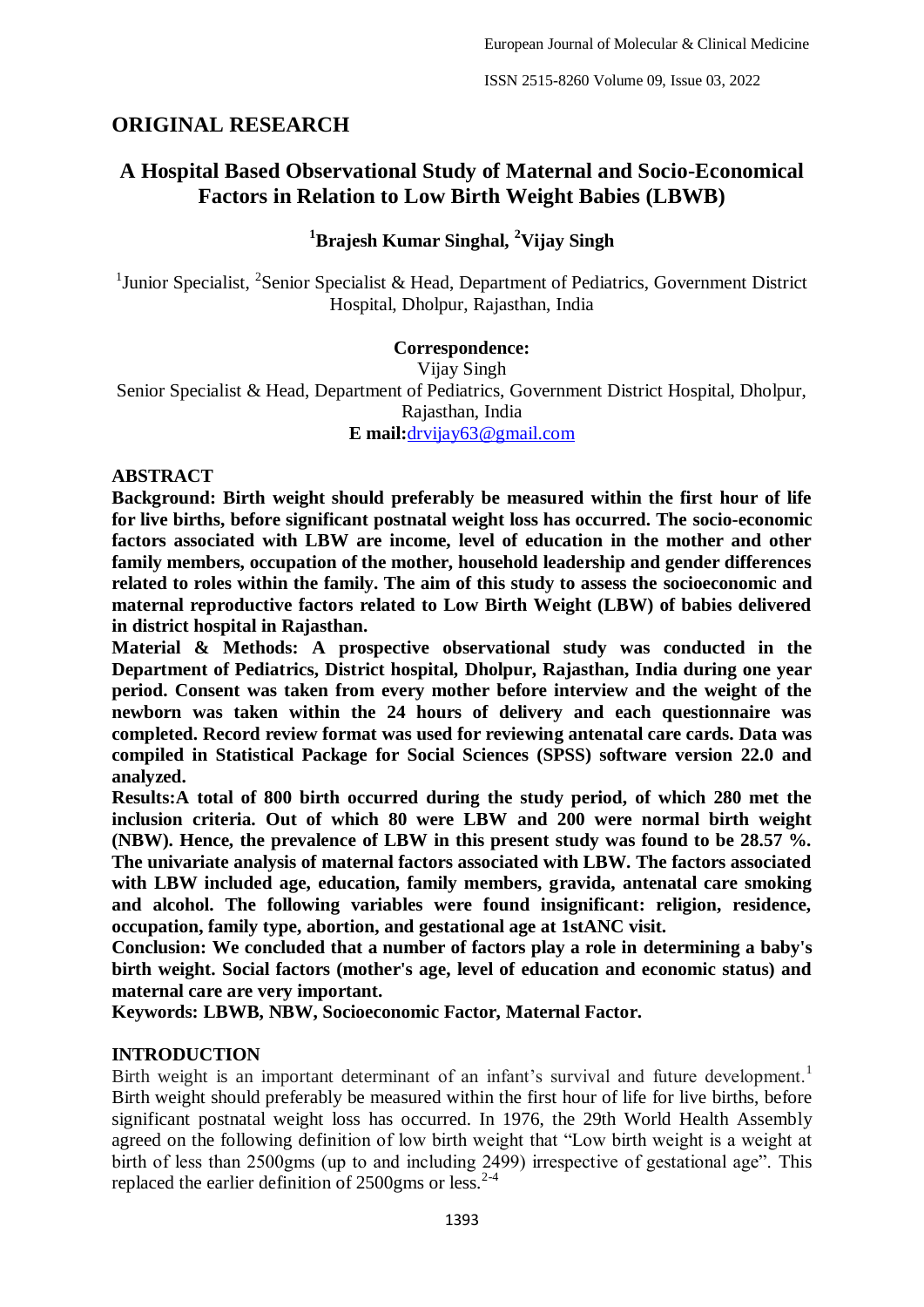Globally, LBW contributes to  $40-60\%$  of newborn mortality.<sup>5</sup> LBW can be caused by preterm birth or by intrauterine growth restriction. The latter group is also referred to as small for gestational age (SGA) babies. In developing countries from Asia, LBW is largely attributed to intrauterine growth retardation as compared to prematurity in developed and African countries.<sup>6</sup>

Low birth weight has been used as an important public health indicator. The mortality rate rapidly increases as the birth weight decrease and most of infants weighing 1000 grams or less.<sup>7</sup> The high prevalence of LBW contributes to the high perinatal, neonatal and infant mortality and is a common feature of many developing countries, especially in South Asia where the incidence ranges from 20-30%.

The biological processes that affect the fetus in utero are related to the mother's physiology, including her nutrition (mother's weight before pregnancy and history of having newborns with LBW), exercise, infection and consumption of alcohol, tobacco, teenage pregnancy, poor antenatal care, education other drugs.<sup>8</sup> Four antenatal visits have been recommended byWHO technical group committee for women with normal pregnancy. The socio-economic factors associated with LBW are income, level of education in the mother and other family members, occupation of the mother, household leadership and gender differences related to roles within the family.<sup>9,10</sup>The aim of this study to assess the socioeconomic and maternal reproductive factors related to Low Birth Weight (LBW) of babies delivered in district hospital in Rajasthan.

## **MATERIALS & METHODS**

A prospective observational study was conducted in the Department of Pediatrics, District hospital, Dholpur, Rajasthan, India during one year period. Consent was taken from every mother before interview and the weight of the newborn was taken within the 24 hours of delivery and each questionnaire was completed. Record review format was used for reviewing antenatal care cards.

Mothers along with single live newborn delivered in hospital were included in the study. Mothers who had given multiple births or still birth baby and mother having disease during pregnancy and refusing to give consent were excluded from the study.

Birth weight was measured by the study investigators using a digital non-hanging type salter scale and rounded to the nearest 10 grams. The instrument was calibrated each time before use with a standard 1 kilogram weight. Data was compiled in Statistical Package for Social Sciences (SPSS) software version 22.0 and analyzed. Simple descriptive analysis, chi-square test was used to determine the risk factors.

## **RESULTS**

A total of 800 birth occurred during the study period, of which 280 met the inclusion criteria. Out of which 80 were LBW and 200 were normal birth weight (NBW). Hence, the prevalence of LBW in this present study was found to be 28.57 %.

Table 1 and 2 depicts the results of univariate analysis of maternal factors associated with LBW. The factors associated with LBW included age, education, family members, gravida, antenatal care smoking and alcohol. The following variables were found insignificant: religion, residence, occupation, family type, abortion, and gestational age at 1stANC visit.

| <b>Variables</b>          | LBW $(N=80)$ | $\vert$ NBW (N=200) | Total $(N=280)$ | <b>P-value</b> |  |  |  |
|---------------------------|--------------|---------------------|-----------------|----------------|--|--|--|
| <b>Maternal Age (yrs)</b> |              |                     |                 |                |  |  |  |
| $<$ 20 yrs                | 34           |                     | 60              | ${<}0.05*$     |  |  |  |
| $20-25$ yrs               | つつ           | 88                  | 15              |                |  |  |  |
| $26-30$ yrs               |              |                     |                 |                |  |  |  |

# **Table 1: Effects of Maternal Factors on Birth Weight of Newborn**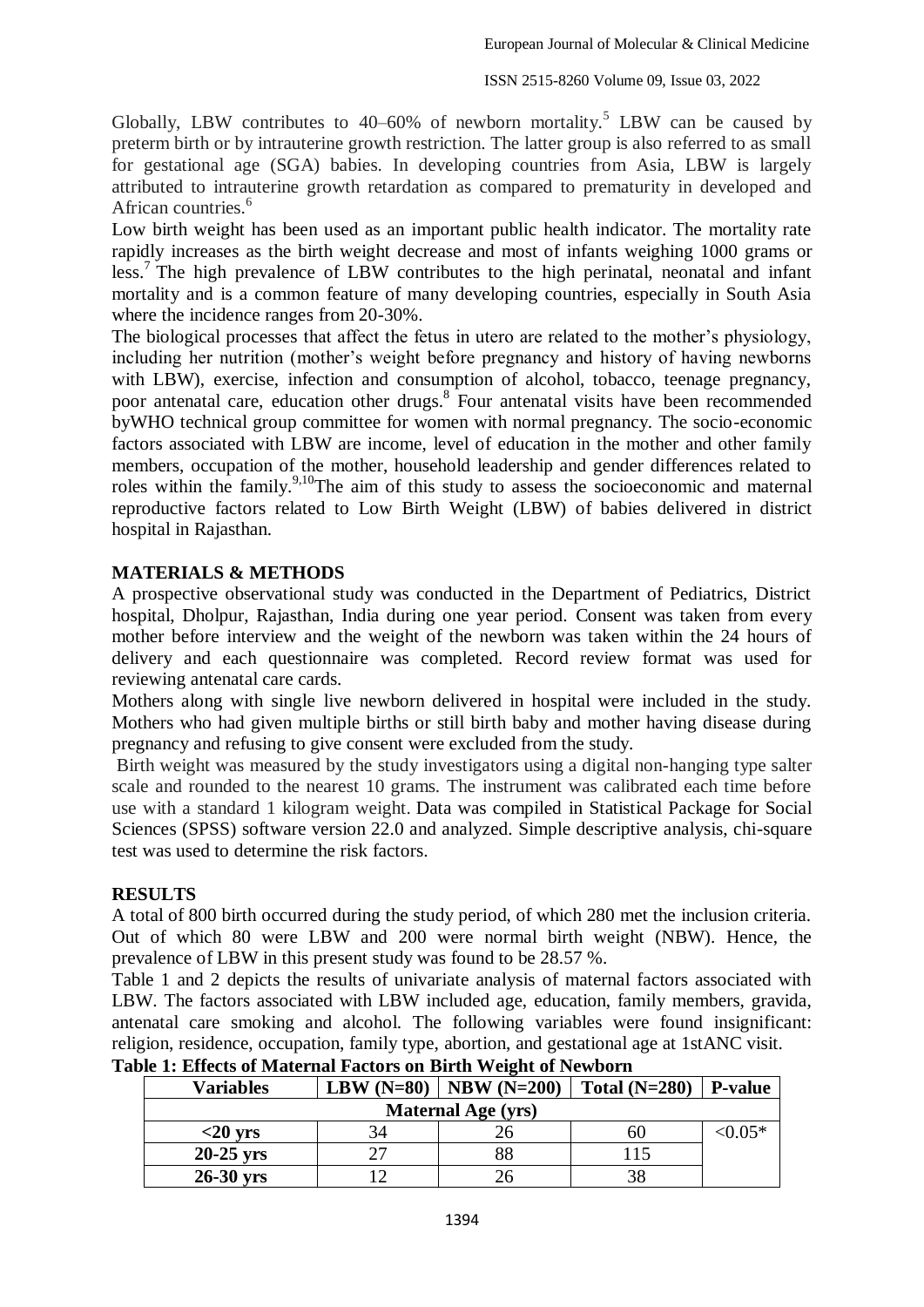| $>30$ yrs                                                                                                                                                                                                                                        | 7  | 60  | 67  |            |  |  |  |  |
|--------------------------------------------------------------------------------------------------------------------------------------------------------------------------------------------------------------------------------------------------|----|-----|-----|------------|--|--|--|--|
| Sex of child                                                                                                                                                                                                                                     |    |     |     |            |  |  |  |  |
| <b>Male</b>                                                                                                                                                                                                                                      | 48 | 112 | 160 | >0.05      |  |  |  |  |
| <b>Female</b>                                                                                                                                                                                                                                    | 32 | 88  | 120 |            |  |  |  |  |
| <b>BMI</b> of Mother                                                                                                                                                                                                                             |    |     |     |            |  |  |  |  |
| $<$ 18.5 kg/m2                                                                                                                                                                                                                                   | 24 | 6   | 30  | $< 0.05*$  |  |  |  |  |
| 18.5-24.99 kg/m2                                                                                                                                                                                                                                 | 50 | 142 | 192 |            |  |  |  |  |
| $>25$ kg/m2                                                                                                                                                                                                                                      | 6  | 52  | 58  |            |  |  |  |  |
| Gravida                                                                                                                                                                                                                                          |    |     |     |            |  |  |  |  |
|                                                                                                                                                                                                                                                  | 47 | 101 | 148 | ${<}0.05*$ |  |  |  |  |
| $2 - 3$                                                                                                                                                                                                                                          | 32 | 82  | 114 |            |  |  |  |  |
| >4                                                                                                                                                                                                                                               |    | 17  | 18  |            |  |  |  |  |
| 1 <sup>st</sup><br><b>Previous abortion</b><br>Yes<br>16<br>>0.05<br>10<br>6<br>190<br>264<br>74<br>N <sub>0</sub><br>Folic acid & iron tablets<br>254<br>>0.05<br><b>Yes</b><br>68<br>186<br>12<br>14<br>26<br>N <sub>0</sub><br><b>Smoking</b> |    |     |     |            |  |  |  |  |
|                                                                                                                                                                                                                                                  |    |     |     |            |  |  |  |  |
|                                                                                                                                                                                                                                                  |    |     |     |            |  |  |  |  |
|                                                                                                                                                                                                                                                  |    |     |     |            |  |  |  |  |
|                                                                                                                                                                                                                                                  |    |     |     |            |  |  |  |  |
|                                                                                                                                                                                                                                                  |    |     |     |            |  |  |  |  |
|                                                                                                                                                                                                                                                  |    |     |     |            |  |  |  |  |
| Yes                                                                                                                                                                                                                                              | 13 | 5   | 18  | $< 0.05*$  |  |  |  |  |
| N <sub>0</sub>                                                                                                                                                                                                                                   | 67 | 195 | 262 |            |  |  |  |  |

ISSN 2515-8260 Volume 09, Issue 03, 2022

**Table 2: Effects of Socioeconomic Factors on Birth Weight of Newborn**

| <b>Variables</b>            | LBW $(N=80)$   | $NBW(N=200)$ | Total $(N=280)$ | <b>P-value</b> |  |  |  |  |
|-----------------------------|----------------|--------------|-----------------|----------------|--|--|--|--|
| <b>Religion</b>             |                |              |                 |                |  |  |  |  |
| <b>Hindus</b>               | 58             | 184          | 242             | >0.05          |  |  |  |  |
| <b>Muslims</b>              | 20             | 10           | 30              |                |  |  |  |  |
| <b>Others</b>               | $\overline{2}$ | 6            | 8               |                |  |  |  |  |
| <b>Education</b>            |                |              |                 |                |  |  |  |  |
| <b>Illiterate</b>           | 30             | 140          | 170             | ${<}0.05*$     |  |  |  |  |
| <b>Primary</b>              | 35             | 15           | 50              |                |  |  |  |  |
| <b>Secondary</b>            | 10             | 30           | 40              |                |  |  |  |  |
| <b>Higher</b>               | 5              | 15           | 20              |                |  |  |  |  |
| <b>Occupation of mother</b> |                |              |                 |                |  |  |  |  |
| <b>House</b> wife           | 50             | 150          | 200             | $< 0.05*$      |  |  |  |  |
| <b>Farmers</b>              | 25             | 25           | 50              |                |  |  |  |  |
| <b>Others</b>               | 5              | 25           | 30              |                |  |  |  |  |
| <b>Economic status</b>      |                |              |                 |                |  |  |  |  |
| Lower                       | 68             | 132          | 130             | ${<}0.05*$     |  |  |  |  |
| <b>Lower middle</b>         | 8              | 32           | 40              |                |  |  |  |  |
| Lower upper middle          | 3              | 27           | 30              |                |  |  |  |  |
| <b>Middle upper</b>         | $\mathbf{1}$   | 9            | 10              |                |  |  |  |  |
| <b>Residence</b>            |                |              |                 |                |  |  |  |  |
| <b>Rural</b>                | 70             | 150          | 220             | >0.05          |  |  |  |  |
| <b>Urban</b>                | 10             | 50           | 60              |                |  |  |  |  |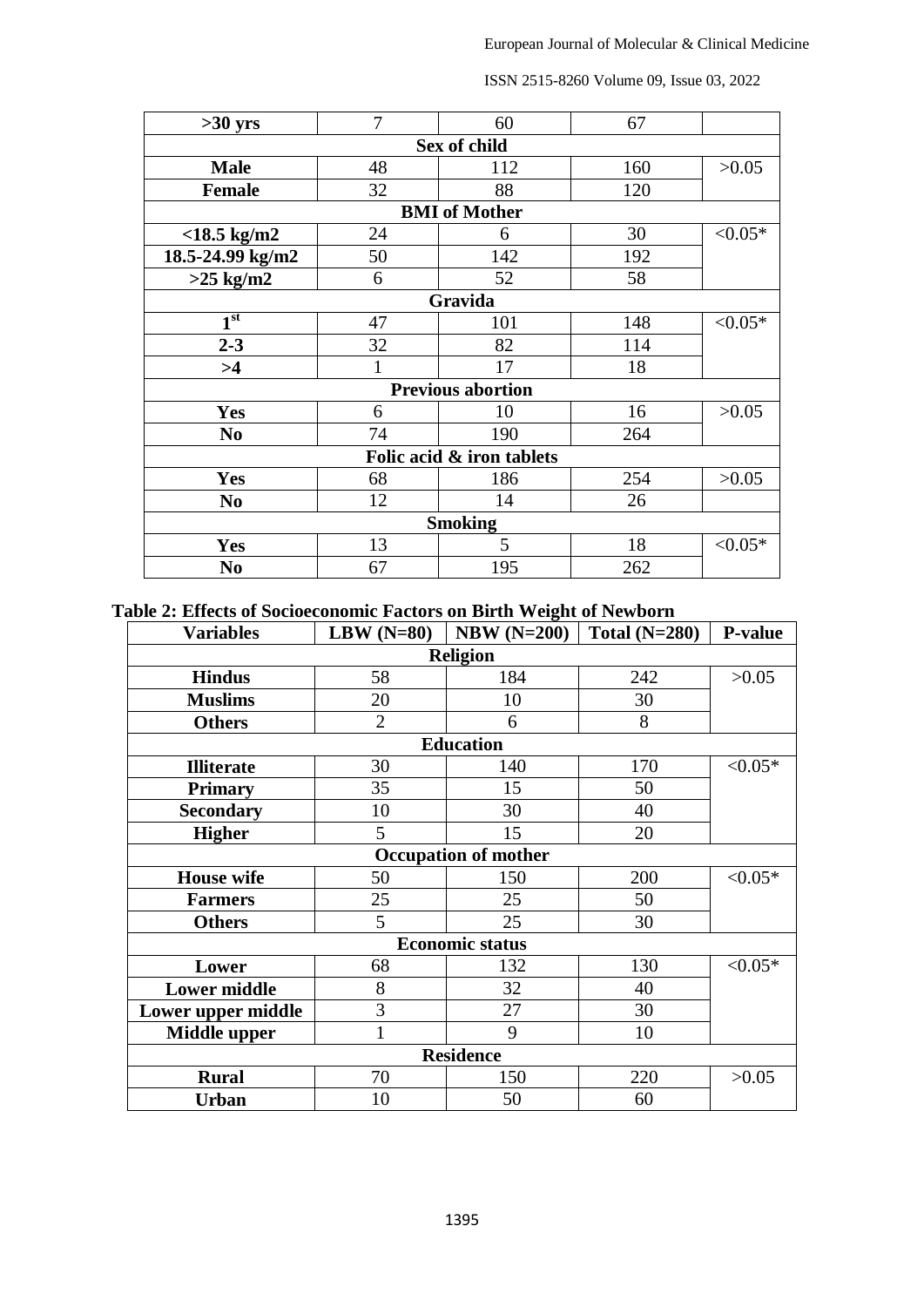## **DISCUSSION**

Low birth weight (LBW) is one of the key reproductive health indicators whose outcome is influenced by consumption of reproductive health care. In most of the third world countries including developing country like ours the incidence of low birth weight is high. The problem of low birth weight needs to be addressed on priority basis as children are the future of the country. Low birth weight neonates need special care since they have increased risk of mortality and long term morbidity. Globally, about one sixth of all newborns are low birth weight, which is the single most important underlying risk factors for neonatal deaths.<sup>11</sup>

The study conducted to analyze various parameters causing and affecting low birth weight determined that preterm birth was the most important determinant of the LBW. According to the results, 28.57% of the babies born were small for gestational age.

LBW frequency decreases with the increase in the maternal education. 37.5% of LBW babies' mother were uneducated. Further it was found that as the level of education of mother increases, the occurrence of the LBW successively decreases i.e. 43.75 % were educated up to primary, 12.5% were qualified up to secondary, 6.25 % were qualified to Higher Level of education. The above statistics could be due to the reason that uneducated mother is uninformed about the prenatal care, nutritional requirements during pregnancy, essential diet, and about the effects of maternal behavior on fetus. Malnutrition during pregnancy leads to the occurrence of LBW babies. It was evident from analysis that mothers from lower economic status were more likely to have LBW newborn than those who came from higher social class. The mother with low socio-economic status were 85 % and were at higher risk of delivering LBW baby. As the level of socio-economicstatus increases the occurrence of the LBW decreases.These statistics could be due to the reason that motherin higher socioeconomic class were having healthysurroundings and had healthy diet to produce heavierbabies whereas the mothers in deprived socioeconomiclevel i.e. unhygienic environment and improper diet wereat higher risk of having a low birth weight baby whichwas similar to the study done by Karim et al.  $(1997)^{12}$ .

The study showed that age of mother was directly proportionate to deliveries associated with LBW. Most of the mother of LBW babies in this study belonged to the age  $\leq 20$  and  $\geq 35$ yrs( $p$ - value<0.05) which was similar to study done by Khatun et al. (2008). The incidence of LBW was higher among smoker mother as compared to non-smoker mothers (16.25% vs 83.75% respectively). This finding was similar to study done by Dickute et al.  $(2002)^{13}$ .

## **CONCLUSION**

We concluded that a number of factors play a role in determining a baby's birth weight. Social factors (mother's age, level of education and economic status) and maternal care are very important. Therefore, it is prudent to identify the risk factors that cause LBW in newborns and to control them quickly and information about LBW's social and economic decisions can lead to better evidence-based interventions to reduce infant mortality.

## **REFERENCES**

- 1. Wilcox AJ. On the importance—and the unimportance—of birth weight. International Journal of Epidemiology.2001; 30: 1233–41.
- 2. Lawn JE, Cousens S, zupan J. Lancet Neonatal Survival Steering Team. 4 million neonatal deaths: when? Where? Why? Lancet 2005;365:891-900.SS.
- 3. Haque F, Hussaian AM: Detection of low birth weight babies by anthropometric measurements in Bangladesh. Indian J Pediatr 1991;58: 223-31.
- 4. Sood SL, Saiprasad GS, Wilson CG. Mid arm circumference at birth: a screening method for detection of low birth weight. Indian J Pediatr 2002;39: 838-42.